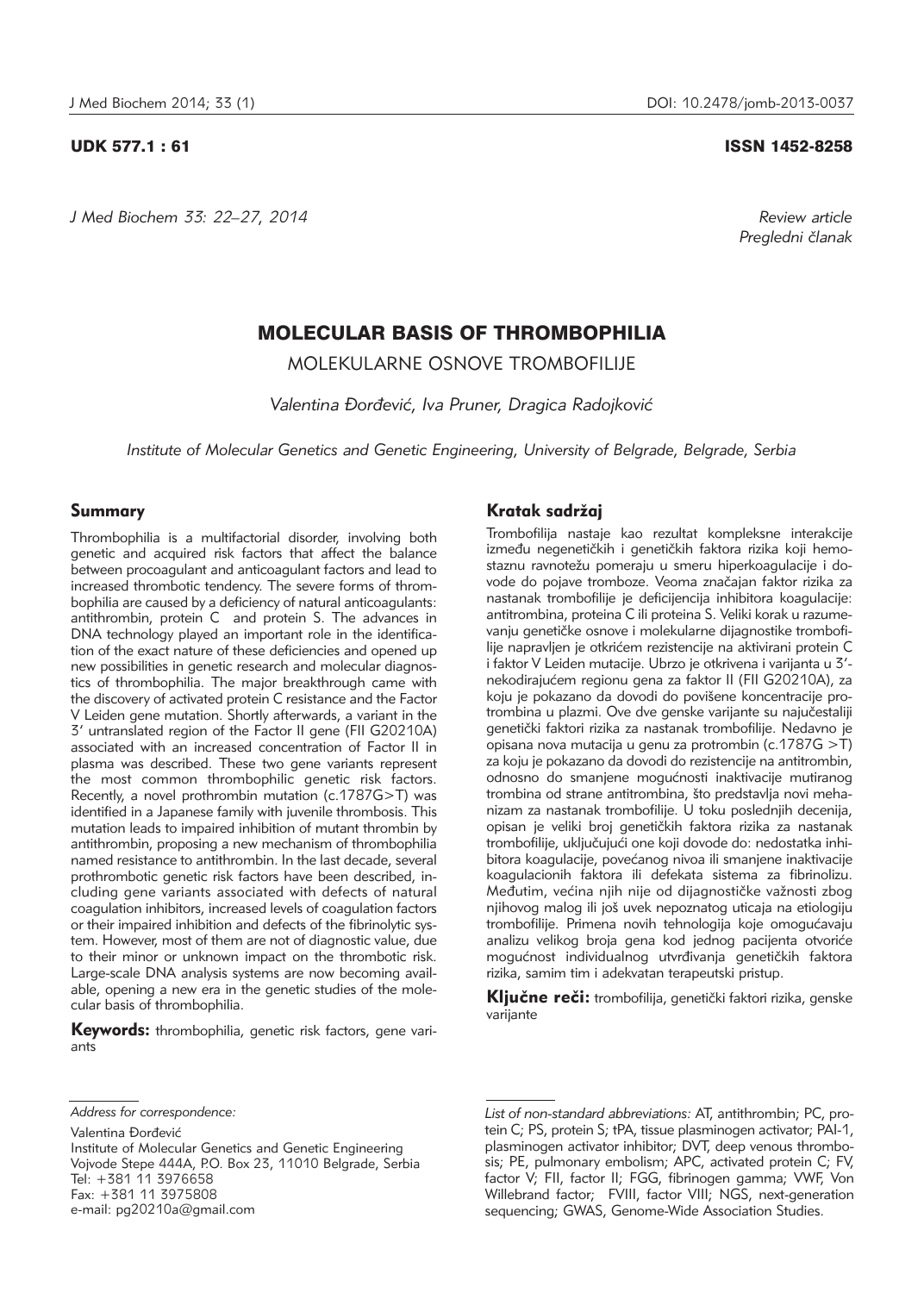# Introduction

Hemostasis is the physiological response that prevents blood loss after vascular injury. It is a very complex balance that involves several factors: the blood vessel cells, platelets, coagulation factors, coagulation inhibitors and the fibrinolytic system (1). The endothelium of blood vessels is a natural barrier for blood loss, and disruption of a vessel wall causes vasoconstriction, collagen exposure and platelet activation (2, 3). Platelet activation further results in the transport of negatively charged phospholipids to the platelet membrane, which provide a catalytic surface for the complexes of coagulation factors (1, 3). Coagulation factors play a central role in the generation of fibrin, which allows the formation of a blood clot and prevents blood loss. This process is usually presented as a series of enzymatic reactions that involves activation of coagulation factors (the cascade principle) that ultimately results in cross-linked fibrin. The coagulation cascade has two pathways leading to fibrin formation: contact activation pathway–intrinsic pathway, and the tissue factor pathway–extrinsic pathway (4, 5). Thrombin is a central regulatory molecule, which affects the whole process of coagulation through the mechanism of positive and negative feedbacks (6, 7). Coagulation inhibition is very important for the maintenance of hemostasis balance. Natural inhibitors of coagulation factors include: antithrombin (AT), protein C (PC), protein S (PS), thrombomodulin (in interaction with thrombin) and others (1). These proteins inactivate specific coagulation factors and provide a regulatory mechanism that controls the coagulation response and limits the unnecessary extension of the clot. The fibrinolytic system has a role to remove the product of a coagulation-fibrin clot, preventing the pathological extension of the blood clots. The central enzyme of this system is plasmin, generated by the activation of his zymogen–plasminogen. Plasmin activity is regulated by several activators and inhibitors: tissue plasminogen activator (tPA), plasminogen activator inhibitor (PAI-1 and PAI-2) and  $\alpha$ -2-antiplasmin (8).

Hemostasis disorders occur as a consequence of impaired or altered function of one or more participants in this complex process. Hypercoagulability is a state in which the hemostatic balance shifts toward excessive platelet activation and fibrin generation, leading to the formation of a clot in a blood vessel and obstruction of the blood flow. Obstruction of the blood flow can have deleterious consequences in the form of venous and arterial thrombosis (1). Arterial thrombosis can manifest as myocardial infarction, ischemic stroke or arterial embolism. Deep venous thrombosis (DVT) and pulmonary embolism (PE) are the most frequent clinical manifestations of venous thrombosis (9). Thrombosis is a multifactorial disorder with both established environmental and genetic risk factors (10). Conventional environmental thrombosis risk factors are: aging, smoking, immobilization,

blood pressure, cholesterol, obesity, metabolic syndrome and diabetes, pregnancy, cancer, surgery, trauma and infection (1, 11).

# **Thrombophilia**

The term thrombophilia was introduced by Jordan and Nangorff in 1956 in order to describe the »familial tendency in thromboembolic disease« (12). In recent years, this term has been used with a variety of different similar meanings, referring broadly to an increased tendency to develop clots in blood vessels. In the last five decades, several genetic risk factors related to thrombophilia have been described. They can roughly be divided into three groups: 1. affecting coagulation inhibitors' genes leading to reduced inhibition of coagulation; 2. affecting procoagulant factor genes resulting in their impaired inhibition or gain-of-function; 3. affecting fibrinolytic system genes leading to impaired fibrinolysis (1, 13, 14) (*Figure 1*).

# *Defects of AT, PC and PS*

The concept that thrombophilia could be associated with genetic defects was first proposed in 1965, after the discovery of familiar AT deficiency (15). These initial studies were based on the analysis of plasma levels of AT in family members with a deficiency status, in order to document inheritance patterns. Further research has shown that AT deficiency occurs due to mutations in the *SERPINC1* gene. There are two primary types of AT deficiency: type I,



Figure 1 Genetic risk factors related to thrombophilia.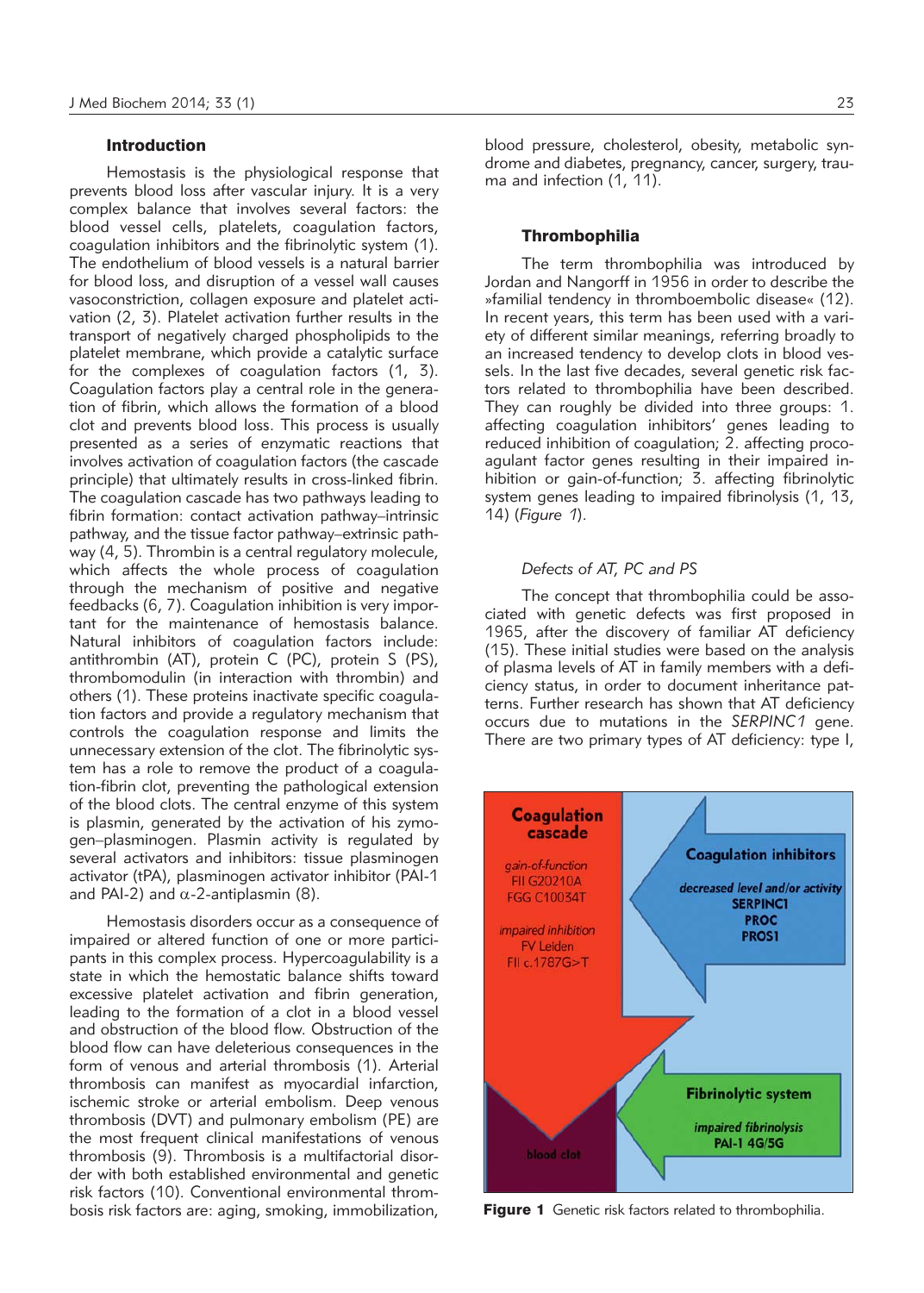which is characterized by an inadequate amount of normal AT level, and type II, in which the amount of AT present is normal, but the mutant protein is unable to carry out its functions (16). The *SERPINC1* that codes AT is a highly polymorphic gene, with more than 130 different mutations reported. In several families. AT deficiency develops due to »private mutations« (present in <0.001 of the population) (17). AT deficiency is rare in the general population (0.02%) but is associated with a high relative risk of DVT. Relative risk for heterozygous carriers is around 10. Homozygous AT deficiency is not compatible with life (18).

In 1981, Griffin et al. (19) described a heterozygous PC deficiency in a family with a history of recurrent thrombosis. After that, more than 160 mutations were described in the *PROC* gene encoding PC. Deficiency of PC can manifest as Type I deficiency, in which the PC level is decreased, and Type II deficiency, in which low PC activity contrasts with normal protein levels. Type I defects are more common than Type II defects (20). PC deficiency occurs in one in 2000–4000 of the adult population and thrombotic risk associated with heterozygous PC deficiency is approximately 8 (18).

The first patients with PS deficiency were described by Comp et al. (21) in 1984. Protein S deficiency presents an autosomal dominant trait with complete penetrance. PS deficiency is caused by mutations within the *PROS1* gene. The relative risk associated with heterozygous PS deficiency is approximately 8 (22).

# *FV Leiden gene variant*

The breakthrough in genetic research of thrombophilia came with the discovery of activated protein C (APC) resistance and the Factor V G1691A (FV Leiden) mutation. In 1993, Dahlback et al. (23) found that the plasma of patients with familiar thrombosis showed a reduced response to the addition of APC. Later, it was discovered that the point mutation G1691A in the FV gene, which results in substitution of arginine at position 506 by glutamine, was responsible for the observed APC resistance phenotype (24, 25). FV Leiden mutation leads to impaired ability of APC to cleave mutant FV at position 506, resulting in an increase in thrombin generation (25). It was reported that FV Leiden was common in a healthy population of Caucasian origin, but with significant regional differences in prevalence (2–16%) (13, 14, 23, 24). FV Leiden affects 15%–25% of patients with DVT and the risk of DVT in heterozygous carriers is approximately fivefold higher than in a control population (18). FV Leiden mutation was so prevalent in the general population that the focus shifted from single families, which was the case in the defects of AT, PC and PS, to population-based case-control studies (14).

#### *FII G20210A gene variant*

Shortly after the FV Leiden variant, substitution G to A at position 20210 in the 3'-untranslated region of the Factor II (FII) gene was described (26). FII G20210A variant was associated with increased concentrations of FII in plasma, leading to increased thrombin generation and hypercoagulability. This gene variant was also found to be common in healthy Caucasian po pulations (1–6%). FII G20210A was detected in 6–18% of thrombophilic patients and the presence of FII 20210A allele is associated with an approximately fourfold increased risk of DVT (14, 18, 24, 27). Apart from FII G20210A, many gene variants have been detected in the 3' end of the prothrombin gene, such as: A19911G, C20068T and C20211T (28, 29). The propensity to the new gene variants, which might lead to hypercoagulation, has been explained by the unusual architecture of non-canonical sequence elements in the 3' end of the prothrombin gene (28, 30).

#### *Antithrombin resistance*

Recently, a novel thrombophilia mechanism named AT resistance was proposed, based on the FII c.1787G>T mutation identified in a Japanese family with juvenile thrombosis. The mutation leads to impaired inhibition of mutant thrombin (p.Arg596Leu) by AT, resulting in AT resistance and an increased risk of thrombophilia (31).

A novel FII c.1787G>A mutation, affecting the same prothrombin Arg596 residue, has also been reported recently in two unrelated Serbian families with severe recurrent thrombosis (32). These studies have shown that the reported mutations are rare, but future investigations are needed to determine their frequency and clinical relevance.

## *FGG C10034T gene variant*

A single nucleotide polymorphism C10034T in the fibrinogen gamma-y (FGG) gene has been associated with increased thrombophilia tendency (33). The fibrinogen chain mRNA transcript is the subject of alternative processing and polyadenylation. The main form is the  $\gamma$ A chain, while the alternative  $\gamma'$  chain arises when polyadenylation occurs at an alternative polyadeny lation signal in intron 9 (34). Fibrinogen  $\gamma'$  contains a unique high-affinity non-substrate binding site for thrombin, which seems critical for the expression of the AT activity during fibrin formation. The FGG 10034T allele is associated with reduced  $\gamma A/\gamma'$  fibrinogen levels and with a 1.47 increased risk of DVT (33).

#### *PAI-1 4G/5G gene variant*

A deletion/insertion (4G/5G) polymorphism of the PAI-1 gene has been correlated with levels of plasma PAI-1. This gene variant is located at position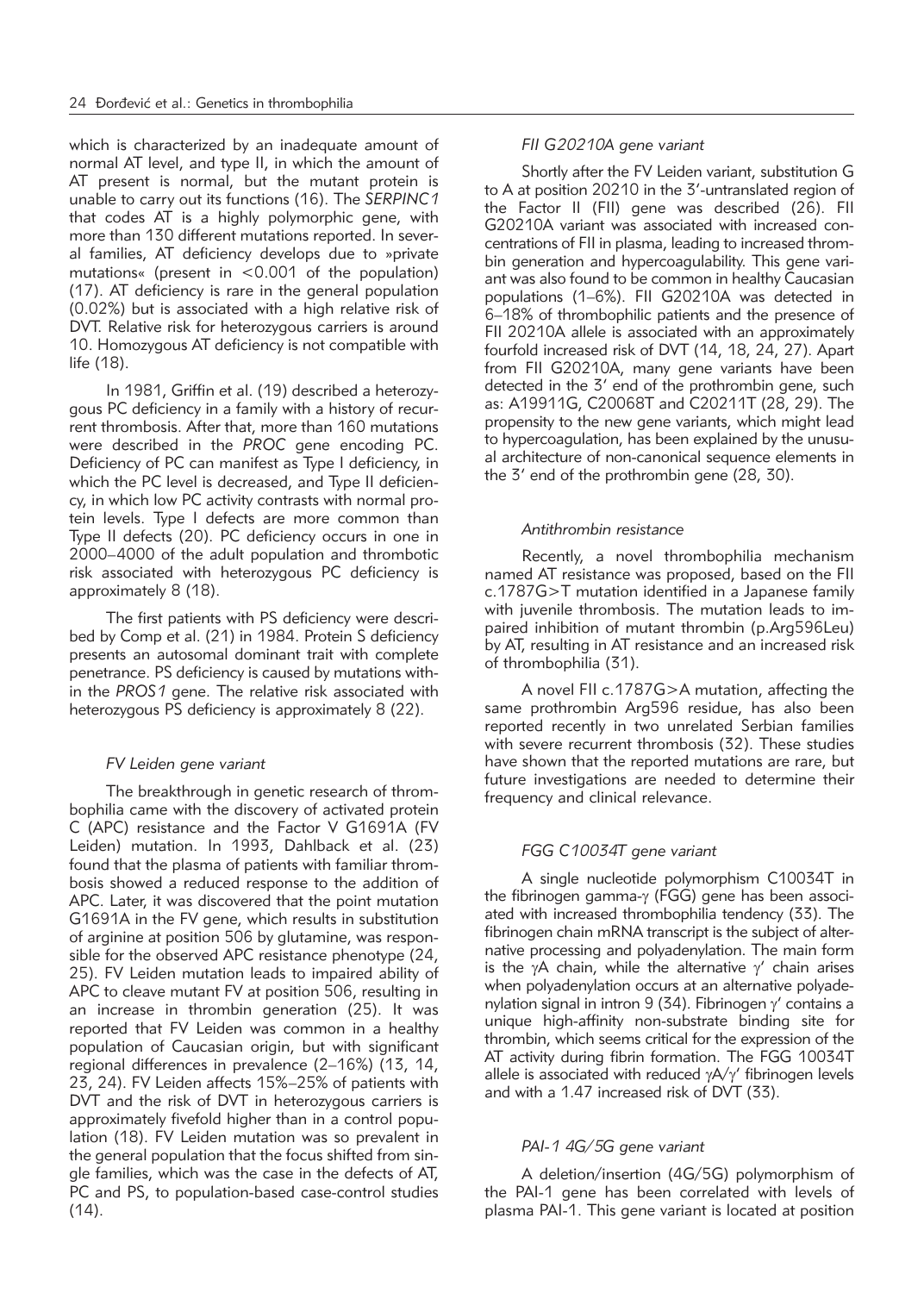–675 in the promoter region of the PAI-1 gene and leads to increased expression of PAI-1. The 4G allele is associated with higher levels of PAI-1, and might increase the risk for thrombotic events through impaired fibrinolysis (35, 36).

# Other genetic risk factors

In 1969, Jick et al. (37) reported an association between non-O blood group and increased risk of DVT. Recent studies have clarified this association and verified that B and A1 blood groups are at higher risk than O and A2 blood groups, with the relative risk of approximately 2 (38, 39). It is assumed that an ABO blood group could contribute to thrombosis risk through modifications of von Willebrand factor (VWF) and factor VIII (FVIII) levels in plasma (40, 41). On the other hand, several studies have revealed that ABO blood groups remain significantly associated with elevated prothrombotic risk, even after adjustment for FVIII or VWF levels (41, 42). Elevated plasma levels of FVIII and VWF are also established risk factors for DVT (43). It was found that the relative risk of recurrent thrombosis was 6.7-fold increased in patients with FVIII levels greater than the 90<sup>th</sup> percentile (44). The genetic variation influencing the variability of these phenotypes is not yet clearly defined.

In the past years, increasing evidence has shown that genetic factors may play important roles in patient response to anticoagulant therapy. Polymorphisms in genes CYP2C9 (encoding the main cytochrome P4590 enzyme) and *VKORC1* (encoding the warfarin target vitamin K epoxide reductase) were associated with variability in warfarin dose requirement (45–48). Current knowledge about the genetic factors affecting other anticoagulants is more limited and this area requires future studies (46).

### Interaction between genetic risk factors

It has been shown that two or more risk factors, rather than just one particular genetic risk factor, lead to thrombotic disorders (11, 27). Combinations of different candidate gene variants have been extensively studied in an attempt to elucidate their possible association with increased thrombotic tendency (11, 13, 27, 49). In a recent study, De Haan et al. (50) analyzed the interaction of 31 prothrombotic gene variants. Their results showed that even though some of the studied variants showed very weak association with disease, their combination could be useful for predicting patients' thrombophilia susceptibility.

# Future: from GWAS to personal medicine

Despite of many studies within this field, the pathogenesis of thrombophilia in a large number of patients still remains unexplained. The advances in DNA technology, from the PCR reaction to largescale analysis systems such as sequencing and microarrays, opened up new possibilities in the genetic research and molecular diagnostics of thrombophilia. Nowadays, large population-based case-control studies involving thousands of patients are carried out in order to determine significant thrombophilia risk factors (51, 52). Also, using new technology approaches, especially next-generation sequencing (NGS) and Genome-Wide Association Studies (GWAS), a number of new genetic variants possibly involved in the pathogenesis of thrombophilia have been described. Although numerous, most of these gene variants are not of diagnostic value, due to their minor or unknown impact on the thrombotic risk.

In the future, large amounts of research data will allow to establish a prediction score for the thrombophilia risk. New technological developments will enable many genes to be studied in a single patient in a cost-effective manner. This genetic profiling and environmental risk factors data will allow determination of »personalized« thrombophilia risk factor scores and, finally, a therapeutic and prevention approach tailored for an individual patient.

*Acknowledgements*. This work was supported by grant No 173008 from the Ministry of Science and Technological Development, Republic of Serbia.

### Conflict of interest statement

The authors stated that there are no conflicts of interest regarding the publication of this article.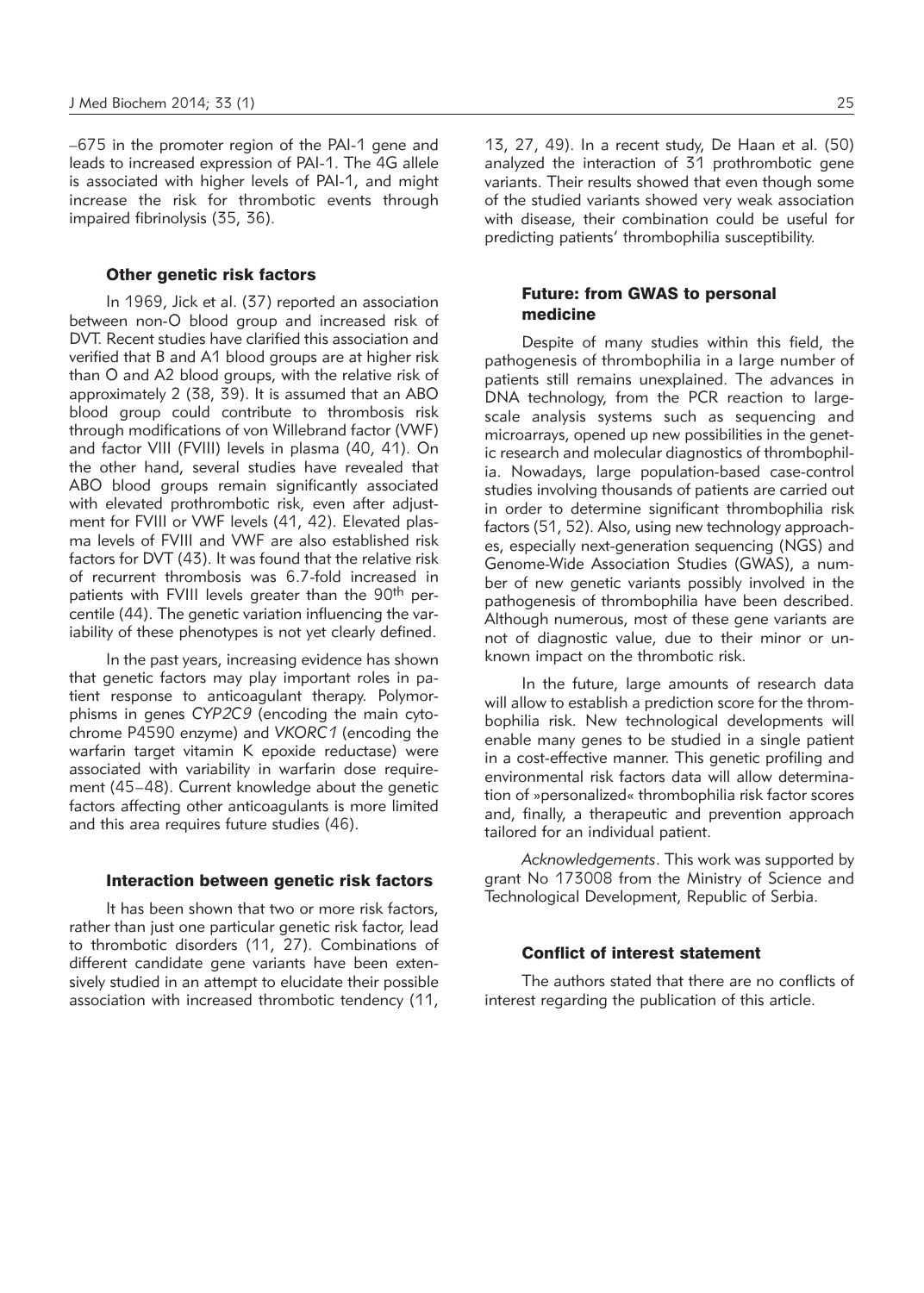#### **References**

- 1. Colman RW, Clowes AW, George JN, Goldhaber SZ, Marder VJ. Overview of hemostasis. In: Colman RW, Marder VJ, Clowes AW, George JN, Goldhaber SZ. Hemostasis and Thrombosis: basic principles and clinical practice. 5th ed. Philadelphia: Lippencott Wiliams & Wilkins, 2006: 2–15.
- 2. Hoffman M, Monroe DM. A cell-based model of hemostasis. Thromb Haemost 2001; 85: 958–65.
- 3. Ruggeri ZM. Mechanisms Initiating Platelet Thrombus Formation. Thromb Haemost 1997; 78: 611-16.
- 4. Saito H, Takamatsu J. Disorders of Prothrombin Conversion. In: Gross S, Roarh S, editors. Hematology: A problem-oriented approach. Baltimor: Williams & Wilkins, 2000: 570–1.
- 5. Roberts HR, Monroe DM, Oliver JA, Chang JY, Hoffman M. Newer concepts of blood coagulation. Haemophilia 1998; 4: 331–4.
- 6. Dang QD, Vindigni A, Dicera E. An allosteric switch controls the procoagulant and anticoagulant activites of thrombin. Proc Natl Acad Sci USA 1995; 92: 5977–81.
- 7. Fuentes-Prior P, Iwanaga Y, Huber R, Pagila R, Rumennik G, Seto M, et al. Structural basis for the anticoagulant activity of the thrombin-thrombomodulin complex. Nature 2000; 404: 518–25.
- 8. Degen JL. Genetic interaction between the coagulation and fibrinolytic system. Thromb Haemost 2001; 86: 30–7.
- 9. Elezović I. Urođene i stečene trombofilije. Bilten za transfuziologiju 2000; Suppl 1: 16–25.
- 10. Heit JA. The epidemiology of venous thromboembolism in the community. Arterioscler Thromb Vasc Biol 2008; 28: 370–2.
- 11. Lowe GD. Common risk factors for both arterial and venous thrombosis. Br J Haematol 2008; 140: 488–95.
- 12. Jordan FL, Nandorff A. The familial tendency in thromboembolic disease. Acta Med Scand 1956; 156: 267–75.
- 13. März W, Nauck M, Wieland H. The molecular mechanisms of inherited thrombophilia. Z Kardiol 2000; 89: 575–86.
- 14. Rosendaal FR, Reitisma PH. Genetic of venous thrombosis. J Thromb Haemost 2009; 7: 301–4.
- 15. Egeberg O. Inherited antithrombin III deficiency causing thrombophilia. Thromb Diath Haemorrh 1965; 13: 516–30.
- 16. Cooper PC, Coath F, Daly ME, Makris M. The phenotypic and genetic assessment of antithrombin deficiency. Int J Lab Hematol 2011; 33: 227–37.
- 17. Bucciarelli P, Passamonti SM, Biguzzi E, Gianniello F, Franchi F, Mannucci PM, et al. Low borderline plasma levels of antithrombin, protein C and protein S are risk factors for venous thromboembolism. J Thromb Haemost 2012; 10: 1783–91.
- 18. Seligsohn U, Lubetsky A. Genetic susceptibility to venous thrombosis. N Engl J Med 2001; 344: 1222–31.
- 19. Griffin JH, Evatt B, Zimmerman TS, Kleiss AJ, Wideman C. Deficiency of protein C in congenital thrombotic disease. J Clin Investig 1981; 68: 1370–3.
- 20. Van Cott EM, Laposata M. Laboratory evaluation of hypercoagulable states. Hematol Oncol Clin North Am 1998; 12: 1141–66.
- 21. Comp PC, Esmon CT. Recurrent venous thromboembolism in patients with a partial deficiency of protein S. N Engl J Med 1984; 311: 1525–8.
- 22. Beauchamp NJ, Dykes AC, Parikh N, Campbell Tait R, Daly ME. The prevalence of, and molecular defects underlying, inherited protein S deficiency in the general population. Br J Haematol 2004; 125: 647–54.
- 23. Dahlback B, Carlsson M, Svensson PJ. Familial thrombophilia due to a previously unrecognized mechanism characterized by poor anticoagulant response to activated protein C. Proc Natl Acad Sci USA 1993; 90: 1004–8.
- 24. Bertina RM, Koeleman BPC, Koster T, Rosendaal FR, Dirven RJ, de Ronde H, et al. Mutation in blood coagulation factor V associated with resistance to activated protein C. Nature 1994; 369: 64–6.
- 25. Rees DC, Cox M, Clegg JB. World distribution of factor V Leiden. Lancet 1995; 346: 1133–4.
- 26. Poort SR, Rosendaal FR, Reitsma PH, Bertina RM. A common genetic variation in the 3'-untranslated region of the prothrombin gene is associated with elevated plasma prothrombin levels and an increase in venous thrombosis. Blood 1996; 88: 3698–703.
- 27. Bertina RM. Genetic approach to thrombophilia. Thromb Heamost 2001; 86: 92–103.
- 28. Danckwardt S, Hartmann K, Gehring NH, Hentze MW, Kulozik AE. 3' end processing of the prothrombin mRNA in thrombophilia. Acta Haematol 2006; 115: 192–7.
- 29. Đorđević V, Pruner I, Kovač M, Miljić P, Antonijević N, Kojić S, Radojković D. Three novel 3'end prothrombin gene polymorphisms and their association with thrombophilia (abstract). J Thromb Haemost 2012; 9: Suppl 2: 873.
- 30. Danckwardt S, Gehring NH, Neu-Yilik G, Hundsdoerfer P, Pforsich M, Frede U, Hentze MW, Kulozik AE. The prothrombin 3'end formation signal reveals a unique architecture that is sensitive to thrombophilic gain-of-function mutations. Blood 2004; 104: 428–35.
- 31. Miyawaki Y, Suzuki A, Fujita J, Maki A, Okuyama E, Murata M, et al. Thrombosis from a prothrombin mutation conveying antithrombin resistance. N Engl J Med 2012; 366: 2390–6.
- 32. Đorđević V, Kovač M, Pruner I, Francuski D, Radojković D. A novel prothrombin c.1787G>A mutation in a Serbian family with recurrent thromboembolism - anothser case of antithrombin resistance (abstract). J Thromb Haemost 2013; 11: 375.
- 33. Uitte de Willige S, de Visser MC, Houwing-Duistermaat JJ, Rosendaal FR, Vos HL, Bertina RM. Genetic variation in the fibrinogen gamma gene increases the risk for deep